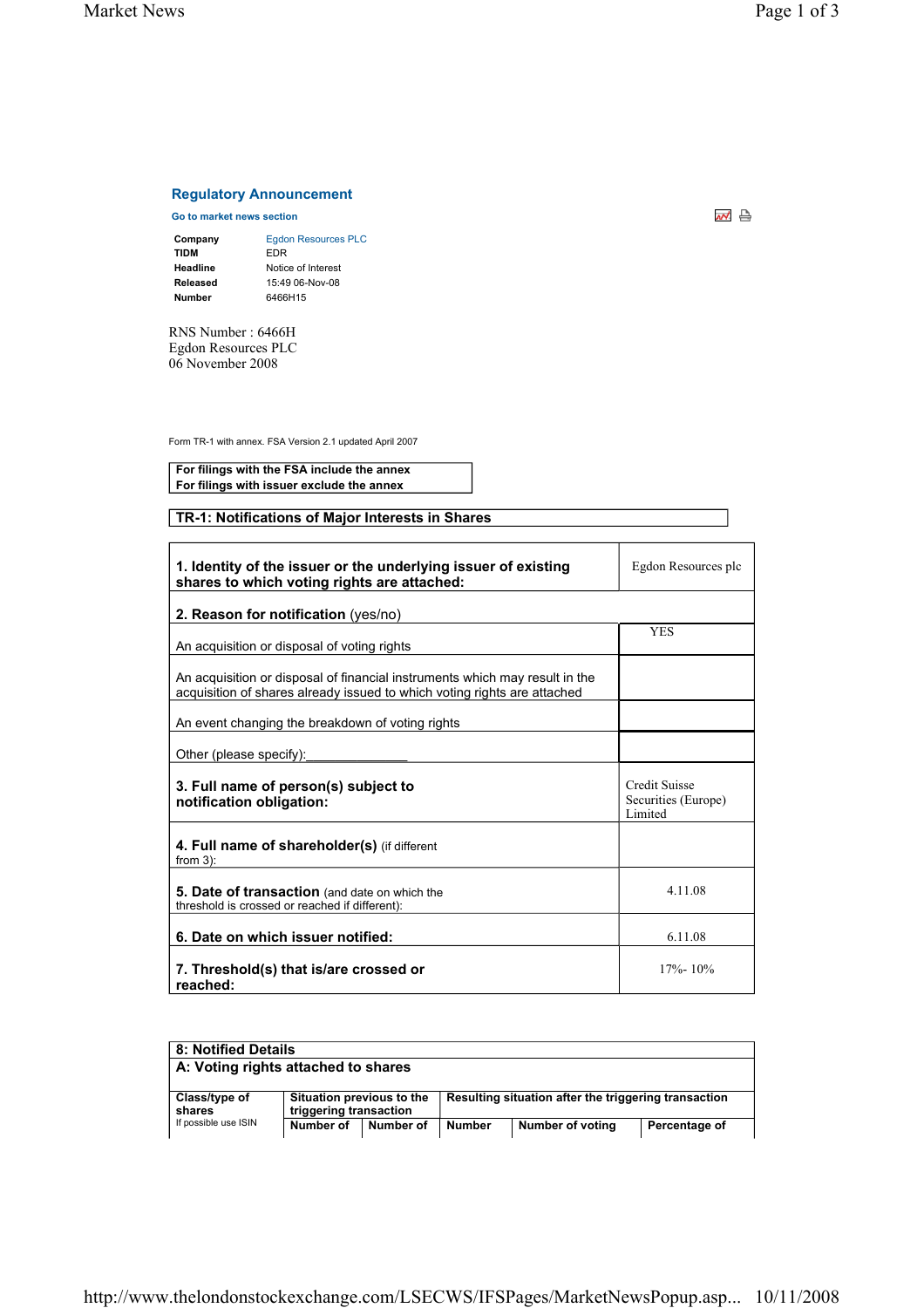| code         | shares     | voting                 | of shares | rights        |          | voting rights |          |
|--------------|------------|------------------------|-----------|---------------|----------|---------------|----------|
|              |            | rights                 |           | <b>Direct</b> | Indirect | <b>Direct</b> | Indirect |
| GB00B28YML29 |            |                        |           |               |          |               |          |
|              | 11,903,924 | 11,903,924   6,703,924 |           | 6,703,924     | n/a      | 10.24%        | n/a      |
|              |            |                        |           |               |          |               |          |
|              |            |                        |           |               |          |               |          |

| <b>B: Financial Instruments</b>                      |                        |                                        |                                                                                               |                                |
|------------------------------------------------------|------------------------|----------------------------------------|-----------------------------------------------------------------------------------------------|--------------------------------|
| Resulting situation after the triggering transaction |                        |                                        |                                                                                               |                                |
| Type of financial<br>instrument                      | <b>Expiration date</b> | Exercise/<br>conversion<br>period/date | No. of voting rights<br>that may be<br>acquired<br>(if the instrument<br>exercised/converted) | Percentage of<br>voting rights |
|                                                      |                        |                                        |                                                                                               |                                |

| Total (A+B)             |                             |
|-------------------------|-----------------------------|
| Number of voting rights | Percentage of voting rights |
| 6,703,924               | 10.24%                      |

## **9. Chain of controlled undertakings through which the voting rights and /or the financial instruments are effectively held, if applicable:**

Credit Suisse Securities (Europe) Limited is a part of the Investment Banking division of Credit Suisse ("CSIBD"), which is part of the Credit Suisse Group ("CSG"). CSIBD is a segregated business unit within CSG with an independent management structure and exercises its voting rights independently from other divsions of CSG

| <b>Proxy Voting:</b>                                                |  |
|---------------------------------------------------------------------|--|
| 10. Name of proxy holder:                                           |  |
| 11. Number of voting rights proxy<br>holder will cease to hold:     |  |
| 12. Date on which proxy holder will<br>cease to hold voting rights: |  |
| 13. Additional information:                                         |  |

| 13. Additional Information.   |                 |
|-------------------------------|-----------------|
| 14 Contact name:              | Simon Crawley   |
| 15. Contact telephone number: | $+442078885416$ |

This information is provided by RNS The company news service from the London Stock Exchange

END

Close